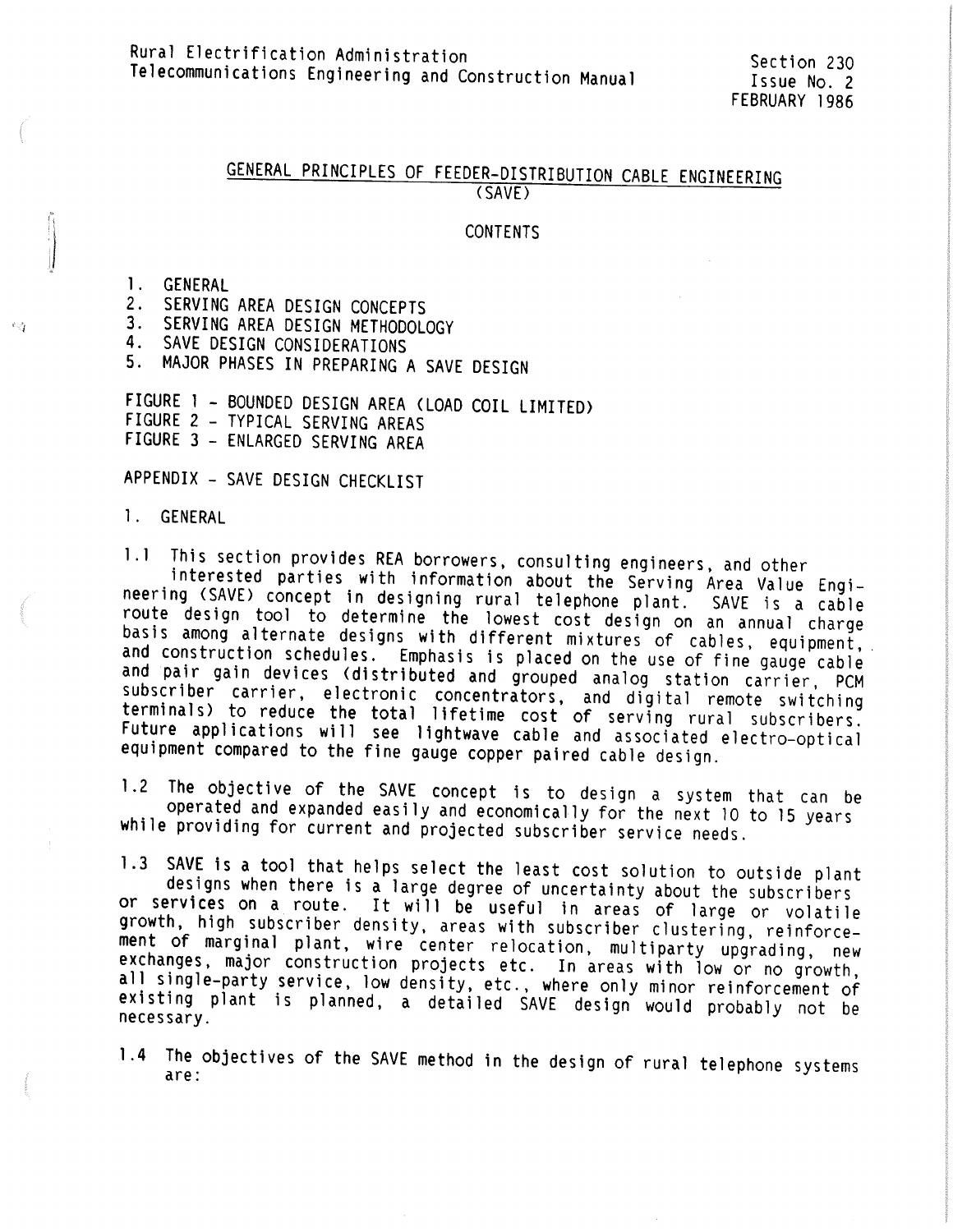- 1.4.1 To provide flexibility in the use of feeder circuits to meet forecasted or unforecasted service demands.
- 1.4.2 To provide for growth in an orderly manner without extensive changes in cable plant.
- l .4.3 To provide for the orderly introduction of pair gain devices.
- <sup>l</sup>**.4.4** To provide for improved plant layout and facilities to reduce plant administration, operation, and maintenance costs.
- 1.4.5 To provide uniform transmission treatment of distribution circuits.

1.5 Prior to the preparation of the system design, a long range plan will often have been prepared which considers subscriber growth and services, elimination of small central offices, introduction of digital, stored program control switchboards, interoffice trunking, etc. The long range plan will contain much of the data for a SAVE outside plant design.

1.6 The engineer will find helpful SAVE application and design information in the latest editions of the following REA TE&CM Sections:

| <b>TE&amp;CM</b> |  |
|------------------|--|
| Section          |  |

## Title

| 118 | Plant Records System Serving Area Value Engineering<br>for Rural Systems          |
|-----|-----------------------------------------------------------------------------------|
| 231 | Design Techniques for Serving Area Value Engineering                              |
| 232 | Transmission Design and Cost Considerations for Serving<br>Area Value Engineering |
| 629 | Cable Plant Layout for SAVE                                                       |
| 648 | Serving Area Value Engineering (Physical Plant)                                   |

2. SERVING AREA DESIGN CONCEPTS

2.1 The SAVE concept divides the subscriber loop plant into two distinct categories (feeder or distribution) of outside plant . Feeder plant con- sists of the facilities between the central office switch and a specific interface point on the route toward the subscriber. These facilities can be <sup>p</sup>hysical pairs or transmission channels using radio, carrier, lightwave, or any other technology that may be appropriate. The specific interface point, called the Serving Area Interface (SA!), is where a cross-connection between feeder plant and distribution plant occurs. Facilities from the SAI to the subscriber location are called distribution plant. The distribution plant facilities at this time are only physical pairs. However, subscriber radio or cellular radio could be very well suited to distribution plant if cost effective and allowed by regulatory bodies. Lightwave cable may in the future also be used for distribution plant.

#### 3. SERVING AREA DESIGN METHODOLOGY

3.1 The basic building block of the SAVE method is a bounded area called a<br>Design Area (DA). The boundaries of the DA may be load points or other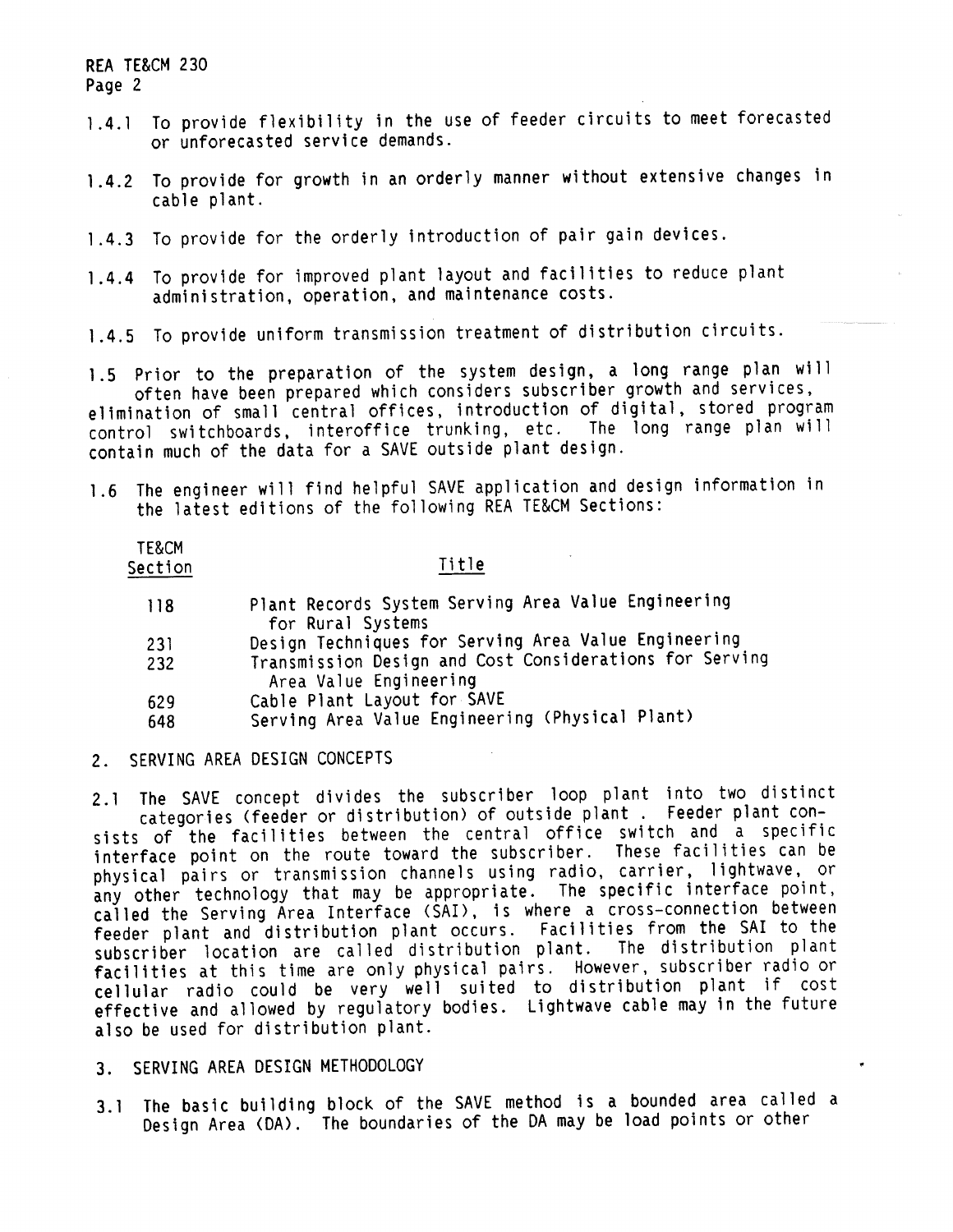convenient points. The 5-year estimate and the estimated growth rate of subscribers within the DA are used as a basis for the design. Figure 1, "Bounded Design Area (Load Coil Limited)", illustrates a basic design area.

3.2 In low subscriber density areas a Serving Area (SA) is composed of one or more basic DA's. In high density areas, it may be necessary to subdivide a load coil bounded DA into several small DA's."

3.2.1 Subscribers in the SA are served by distribution pairs which are con-<br>nected to feeder pairs at control points called "Serving Area Inter-<br>faces" (SAI's). The SAI is any plant housing used to cross-connect feeder circuits and distribution pairs. It may be an ordinary plant housing or a specially designed cabinet equipped with reenterable modules or blocks.

3.2.2 In actual practice, serving area boundaries will follow either natural<br>boundaries, such as rivers and streams, or will follow man-made bound-<br>aries, such as interstate highways and utility right-of-ways. For convenie the serving area interfaces may be located at accessible and logical locations, such as cable route branches. The interfaces can also be located midway between load coils to allow proper voice frequency transmission on subscriber loops originating at carrier sites. Figure  $\overline{2}$ , "Typical Serving Area", illustrates typical serving areas.

3.3 If design areas have low to average rural subscriber densities, it will generally be found desirable to combine two to five tandem design areas into one enlarged serving area. Please refer to Figure 3, "Enlarged Serving Area".

3.3. l Generally, when two to four design areas are combined in tandem to form an enlarged serving area, this increases the efficiency of the feeder circuits between the SAI and the central office and reduces the number of costly SAI's. Subscribers within the serving area are connected to the SAI by dedicated distribution cable pairs (preferably nonloaded). At the SAI the distribution pairs are connected to the feeder circuits by jumpers using terminal blocks or splicing connectors.

4. SAVE DESIGN CONSIDERATIONS

To implement the serving area concepts discussed in Section 2 and obtain the optimum economic flexibility, there are basic loss and resistance considerations that need to be kept in mind. permissible is 8 dB at 1000 Hz. The maximum resistance of the loop should be within the range of the central office switch. outlined in the paragraphs that follow as general rules of thumb.

4. l Cable Considerations

4.1.1 Consider <u>new</u> 26 gauge cable whenever a separate feeder cable (no access<br>by station installers) of 200 pair can be justified if it will never be<br>used for carrier and where no loops exceeds 4.6 km (15 kilofeet). Cons new 22 gauge cables only when subscriber loops extend more than 24 km  $(15 \text{ miles})$  from the central office.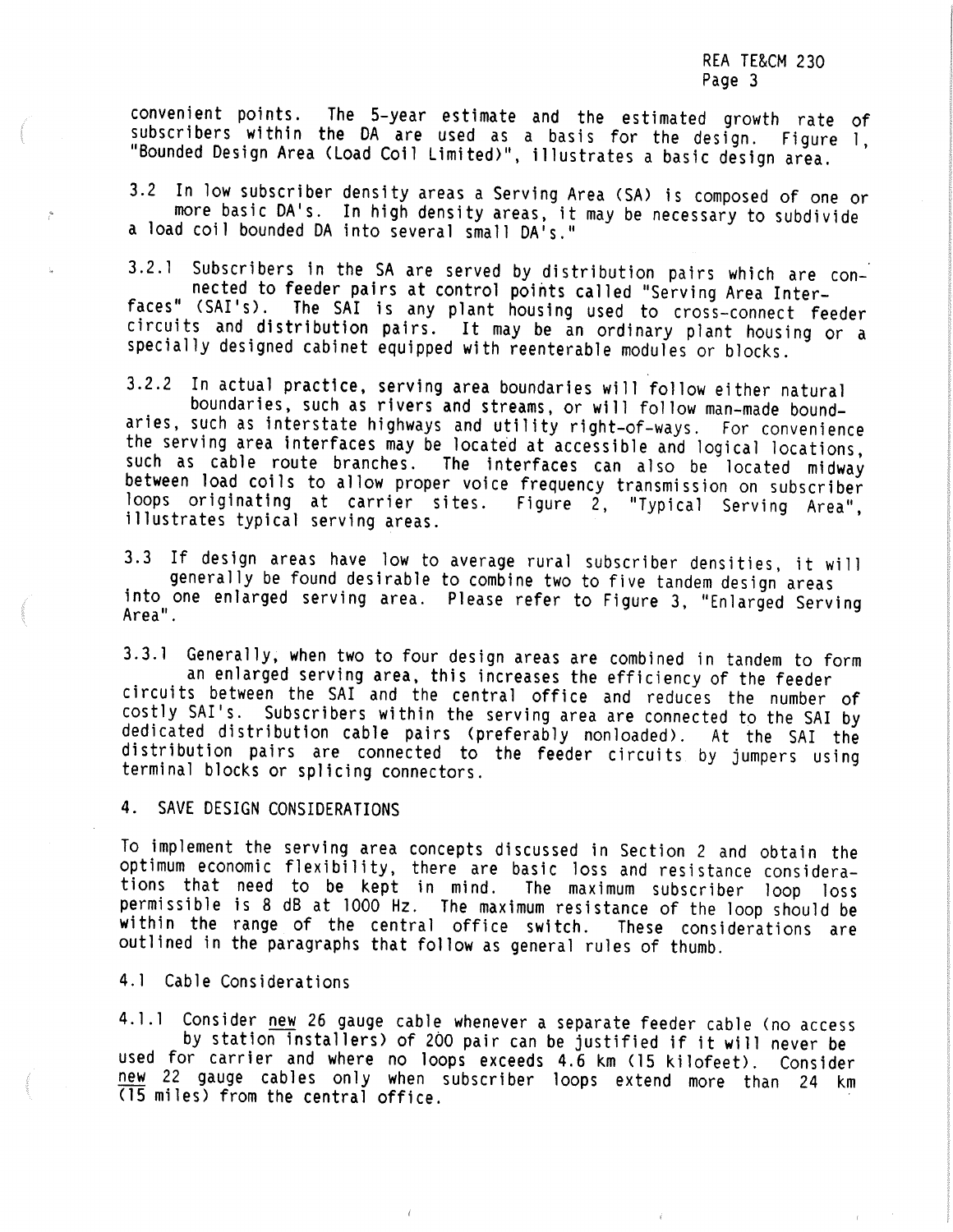4. 1.2 When reinforcement of wire pair cables is required, use 24 gauge extensively. In most rural designs, when augmented with carrier, it results in the lowest annual cost per circuit.

4. 1 .3 Before completing the design, examine routes with reinforcing cables of 200 pair and larger for opportunities to reroute physical feeder pairs.

**4.1.4** The instaHed cost per pair of cables smaller than 25 pairs is rela- tively high. To reduce the frequency of reinforcement of small pair

cable through use of carrier circuits until demand grows to require a larger reinforcing cable can be good engineering design. Initially, the use of<br>carrier may not prove to be economical, but the movability and high salvage value of the reusable electronic equipment is a major factor in this design a 1.ternati ve.

4. 1 .5 The allowable length of a distribution pair is controlled by the distance from the central office for a physical circuit or the type of electronic pair gain equipment used to supply feeder circuits. A discussion of SAVE transmission and signaling criteria is contained in TE&CM Section 232.

4.2 Interface Considerations

4.2.1 The use of the SAVE design technique does not require the installation of SAI housings and components. Any designated points may be hardwired in standard pedestals or replaced by SAI type housings as required.

4.2.2 Try to avoid establishing an SAI with less than five physical feeder pairs. Where a concentrator with physical trunks is initially justified or the next reinforcement at the SAI is made with carrier or a concentrator, the provision of less than five physical feeder pairs may be considered.

4.2.3 SAI's should be located at intervals equal to or less than 18 kft (36 kft for areas in which backfeeding is acceptable). This will help facilitate the future introduction of digital services which will require nonloaded loops.

**4.2.4** The SAI where distribution pairs and feeder circuits are to be cross-connected is a logical place for pair gain devices on the feeder circuits.

4.2.5 If pair gain equipment is added at an SAI, distribution pairs would then be connected to feeders derived by carrier channels. To provide flexibility with a minimum of engineering design later on, it is desirable to establish SAI's half-way between load points if conveniently possible. Otherwise, transmission limitations discussed in TE&CM 232, Paragraph 2, will have to be considered.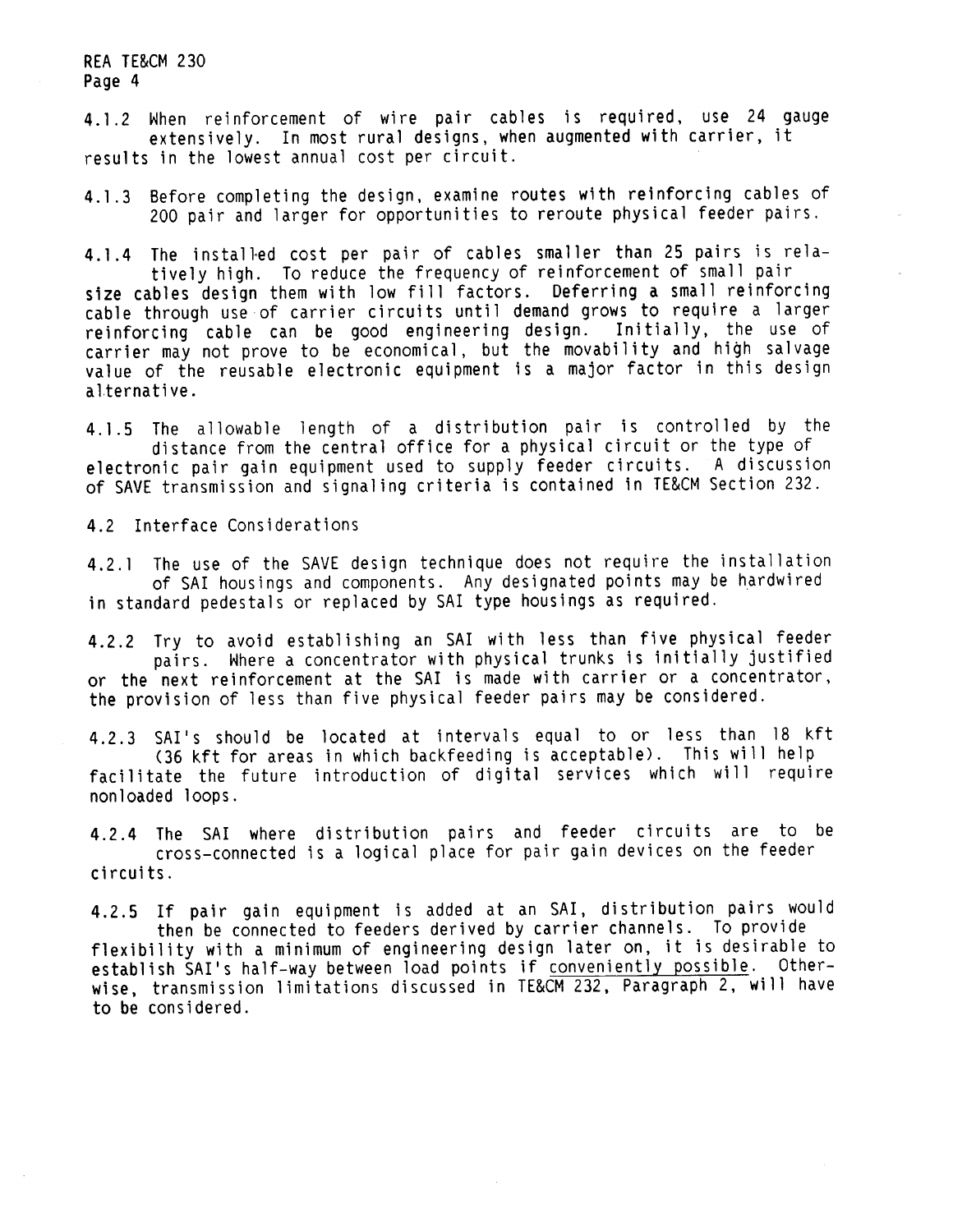4.3 Pair Gain Considerations

4.3.1 Carrier, concentrators, and remote switches are pair gain devices.<br>They can be used as alternatives to physical cable plant. As alterna-<br>tives they may defer or eliminate reinforcement or additions to the paired cable plant. They can be used as alternatives to physical cable plant. As alternatives they may defer or eliminate reinforcement or additions to the paired

4.3.2 Carrier and concentrators are located at loading coil section midpoints<br>to improve feeder flexibility (physical to concentrator or carrier) and<br>to facilitate the transfer of loaded and nonloaded cable pairs on the fi The use of section midpoints simplifies the transmission portion of the design. However, it is unlikely to have existing access at all half-loading However, it is unlikely to have existing access at all half-loading section locations. Where half-load points are not practical the use of load coil locations provide an existing point of access. However, their use may limit the length of distribution loops or require the insertion of load coils half-way to the next load coil locations.

4.3.3. To provide flexibility, nonloaded feeder pairs reserved for carrier should be available at every SAI on each cable route. It is recommended that each SAI, where carrier is in use or expected, have a minimum of 10 percent of the pairs (up to 50 pairs) reserved for carrier systems.

4.3.4 The distribution pairs to be used with carrier derived feeder pairs are to be 24 gauge except when the subscriber density is so low that the extra reach achieved by using coarser gauge cable is necessary to achieve efficient grouped carrier fills.

4.3.5 To reduce operating costs, concentrators, carrier terminals, and carrier repeaters should be placed in a separate electronic housing adjacent to the housing for the cable cross-connections at the SAI location.

4.3.6 Pair gain equipment is movable plant with high salvage value.

4.3.7 Do not use existing air core cable pairs for carrier use unless trans- mission measurements have been made and are satisfactory.

4.3.8 There is no standardization in the cable make-up in unscreened cables for PCM capability. In contract construction, there is generally no way to select nonadjacent binder groups for increased crosstalk loss or prepare splicing instructions until the cable is delivered to the project. Placing repeaters at 1.4 km (4.5 kf) spacing increases the number of PCM systems possible in the nonscreened binder groups. Compartment type cable should be specified if carrier use is imminent.

4.4 Administrative Considerations

4.4.1 The purpose of the recommended assignments is to simplify the adminis-<br>tration of assignments over the operating life of the cable plant. The<br>high count pairs in a new combination feeder and distribution cable are assigned as distribution pairs. The mid-count pairs should be assigned as loaded feeder circuits. It would be desirable to assign the low count pairs to carrier, which would be unloaded pairs.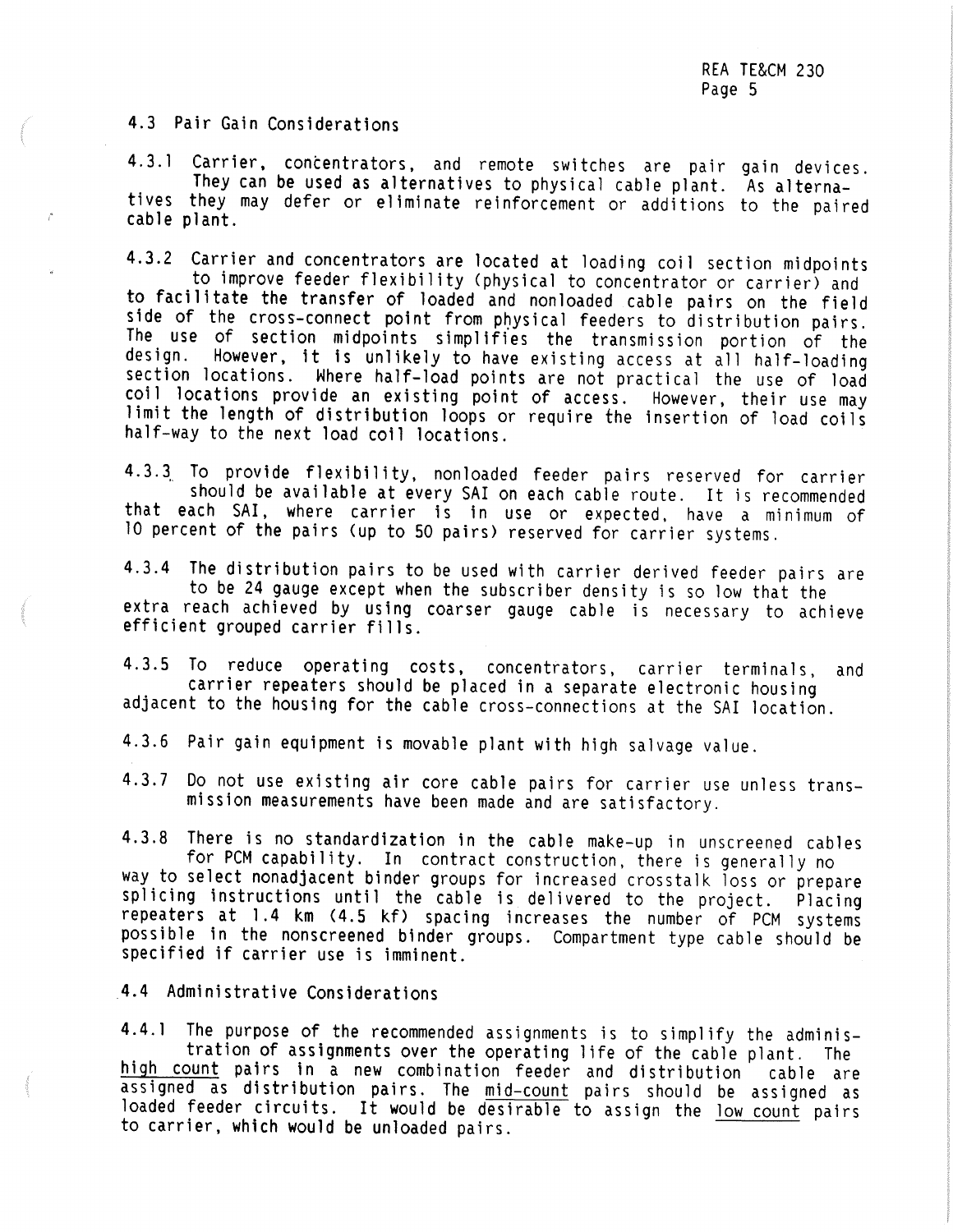4.4. 1. 1 In a typical case, as growth occurs, the number of VF distribution pairs will need to increase. At first the VF distribution pairs are connected to the loaded feeder pairs until they are about to be exhausted. Assignments to the loaded feeder pairs will then be transferred to electronically derived feeder pairs freeing the loaded feeder pairs for more growth. The number of feeder pairs available will be increased primarily through ine number of reeder parts ard taxes pair gain devices. As the feeder circuits reserved for carrier are exhausted, some of the loaded feeder pairs will be deloaded and reassigned as new carrier pairs. The basic assignment arrangement will then permit feeder circuit growth from low count up and distribution circuits from high count down.

4.4. 1.2 This procedure is usually feasible in applying station carrier equip- ment which are two-wire systems operating at low frequencies. If four-wire PCM carrier is applied, the application rules of TE&CM 950 apply. However, they inhibit the use of low count pair assignments. Additional refinements in cable pair assignments can also be found in TE&CM Section 629.

4.4.2 In the design and construction of the first installation on a cable route using SAVE, the cables are to be sized to the nearest 25 pair multiple. Subsequent reinforcement cables are to be sized at the nearest 100 pair multiple.

4.4.3 Since standard PIC cable color code is based on groups of 25 pairs and subgroups of 5 pairs assign distribution and feeder physical pairs to the serving areas in multiples of 5 pairs.

4.4.4 For ease in troubleshooting as well as maintaining high carrier system fills, locate station carrier channels in groups to the maximum practi cal extent.

4.4.5 Retainable cable plant which passes through distribution housing and ready access enclosures should have existing pairs converted to distri bution use.

4.5 Economic Considerations

4.5. 1 PWAC cost studies are preferred for comparison of alternatives to first cost studies or annual charge studies. However, when the economics are obviously in favor of one alternative or noneconomic factors dictate the choice of one alternative then developing a PWAC analysis is unnecessary.

4.5.2 An economic study considers all major cost factors over the expected life of the project. It should include as a minimum factors for first cost, cost of money, taxes, depreciation, and maintenance.

4.5.3 Refer to the following sections for detailed guidance in preparing PWAC studies.

#### TE&CM

## Title

- 218 Plant Annual Cost Data for System Design Purposes
- 219 Present Worth of Annual Charge Studies for System Design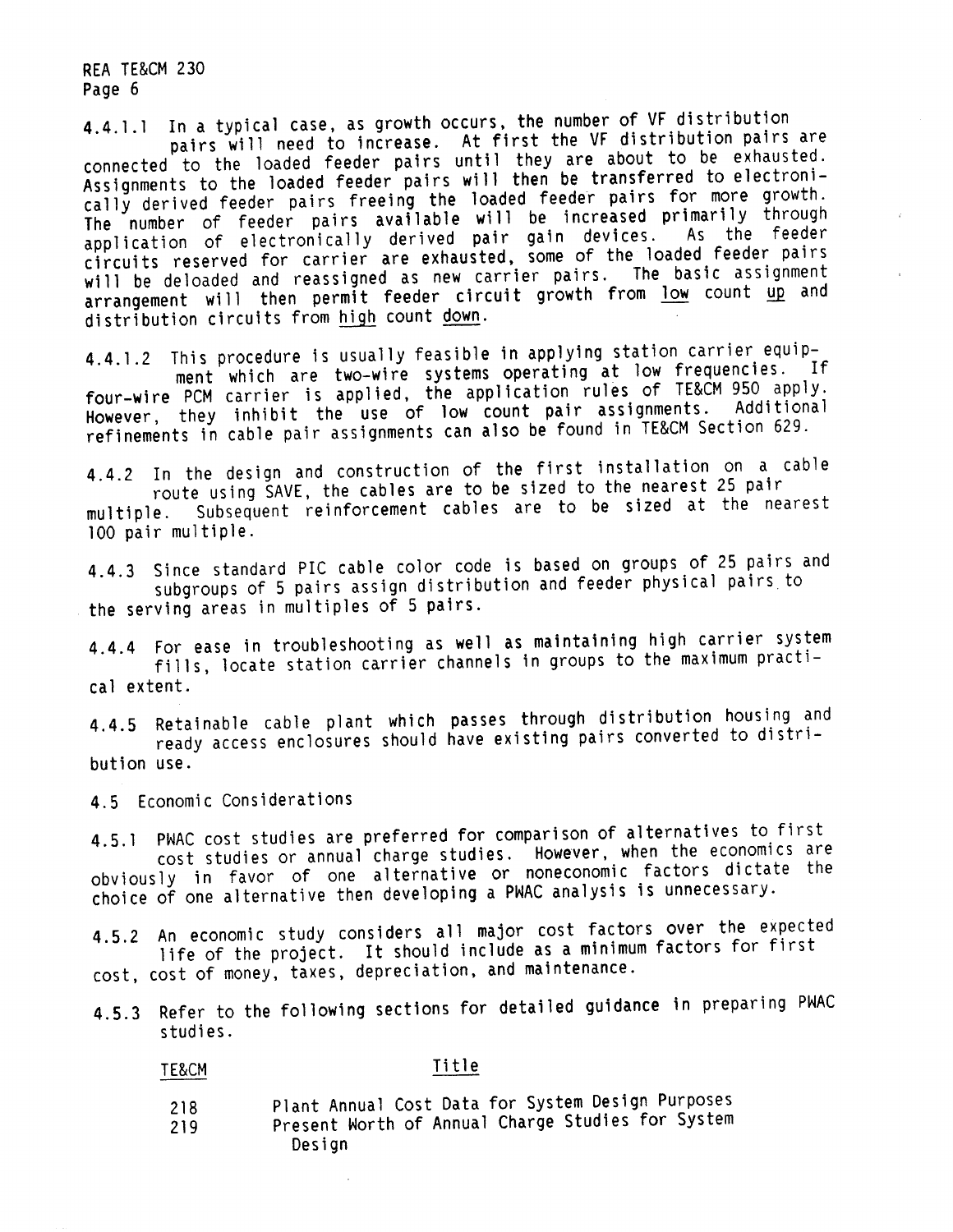5.1 There are four major phases in preparing a SAVE design which will be briefly described below. Detailed, step-by-step examples of these four phases can be found in TE&CM 231.

5.2 Phase I begins with collection of data concerning reusable existing plant, five-year (existing plus potential) subscribers and probable new cable routings. Reinforcing cables tentatively required for five-year subscribers are determined throughout the exchange. Cost files for proposed cables, electronic equipment and miscellaneous hardware are created. The cost per load coil section of physical and pair gain feeder circuits are then<br>determined. The load section where electronic feeders are equal to or less The load section where electronic feeders are equal to or less costly than physical feeders (on an annual charge basis) is called the breakeven point. Phase I concludes by tentatively assigning the feeder pairs to physical or electronic circuits based on the lowest cost.

5.3 In Phase II probable locations for concentrators and/or subscriber carrier and cross-connect blocks are selected and the number of physical or electronic feeders is determined. Five-year sub·scribers beyond the breakeven points are served by physical distribution plant to the SAI and electronic feeders to the CO.

5.4 Phase III selects specific locations for the Serving Area Interfaces inside the breakeven points and determines the number of physical and electronic feeders. Five-year subscribers beyond the breakeven point are served by carrier and/or concentrators. Therefore, the number of cable pairs between the breakeven point and the central office can be reduced from what<br>was tentatively chosen in Phase I This will usually allow smallow tentatively chosen in Phase I. This will usually allow smaller reinforcing cables than those chosen in Phase I.

5.5 For Phase IV the engineer evaluates the resultant design from a total overall view and makes final adjustments as necessary for practical rea-<br>sons. For example, the locations of SAI's or serving area boundaries may be adjusted. This final stage should review the considerations in Section 4 plus any unique local considerations and make adjustments if appropriate.

5.5.1 In making a final decision on the number and assignment of physical feeder pairs consider that (1) there should be adequate spare carrier feeder pairs; (2) carrier pairs in cables of 25 pair and above should be capable of PCM operation; (3) spare pairs close to the central office should remain nonloaded; and (4) reinforcing cable pair size changes should only be made at existing or future SAI's, major road intersections, or major cable branch points.

5.5.2 In making final decisions on the type of analog or digital carrier to be selected, the engineer should consider (1) the number of electronic equipment housings required; (2) the number of intermediate power supplies required; (3) the ease of meeting unanticipated growth; (4) the pair gain advantage; (5) the operating advantages; and (6) the cost of carrier.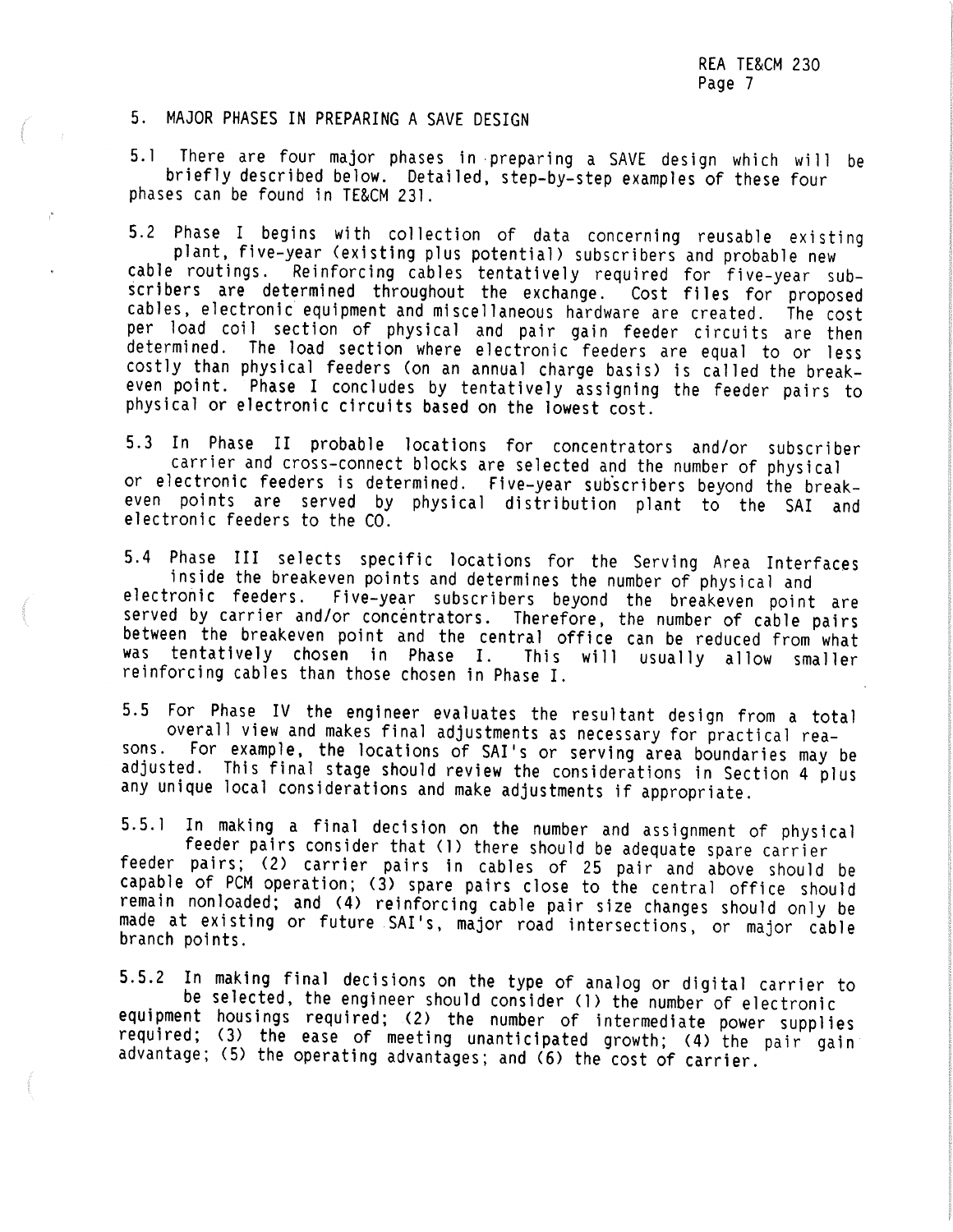

# FIGURE 1

BOUNDED DESIGN AREA (LOAD COIL LIMITED)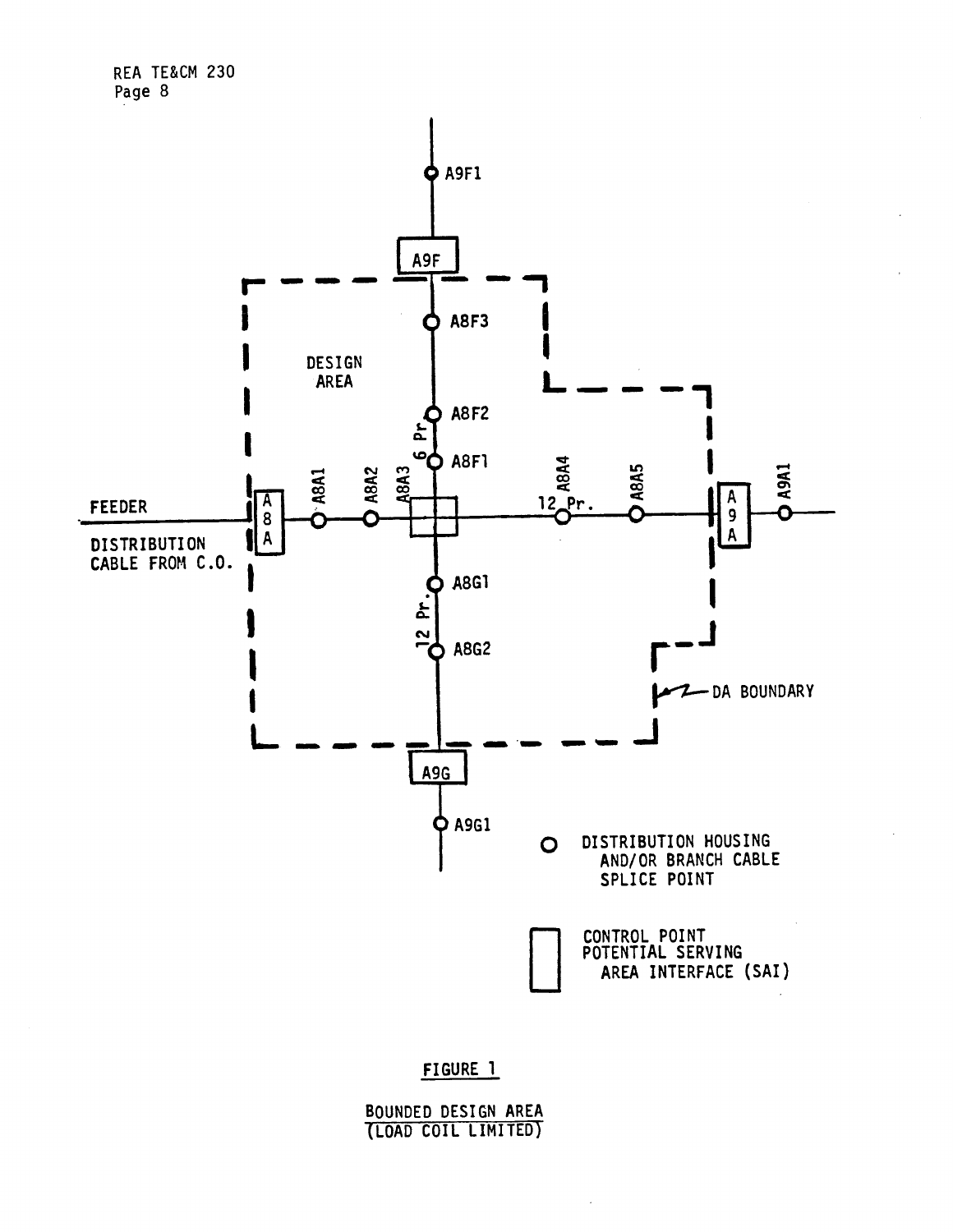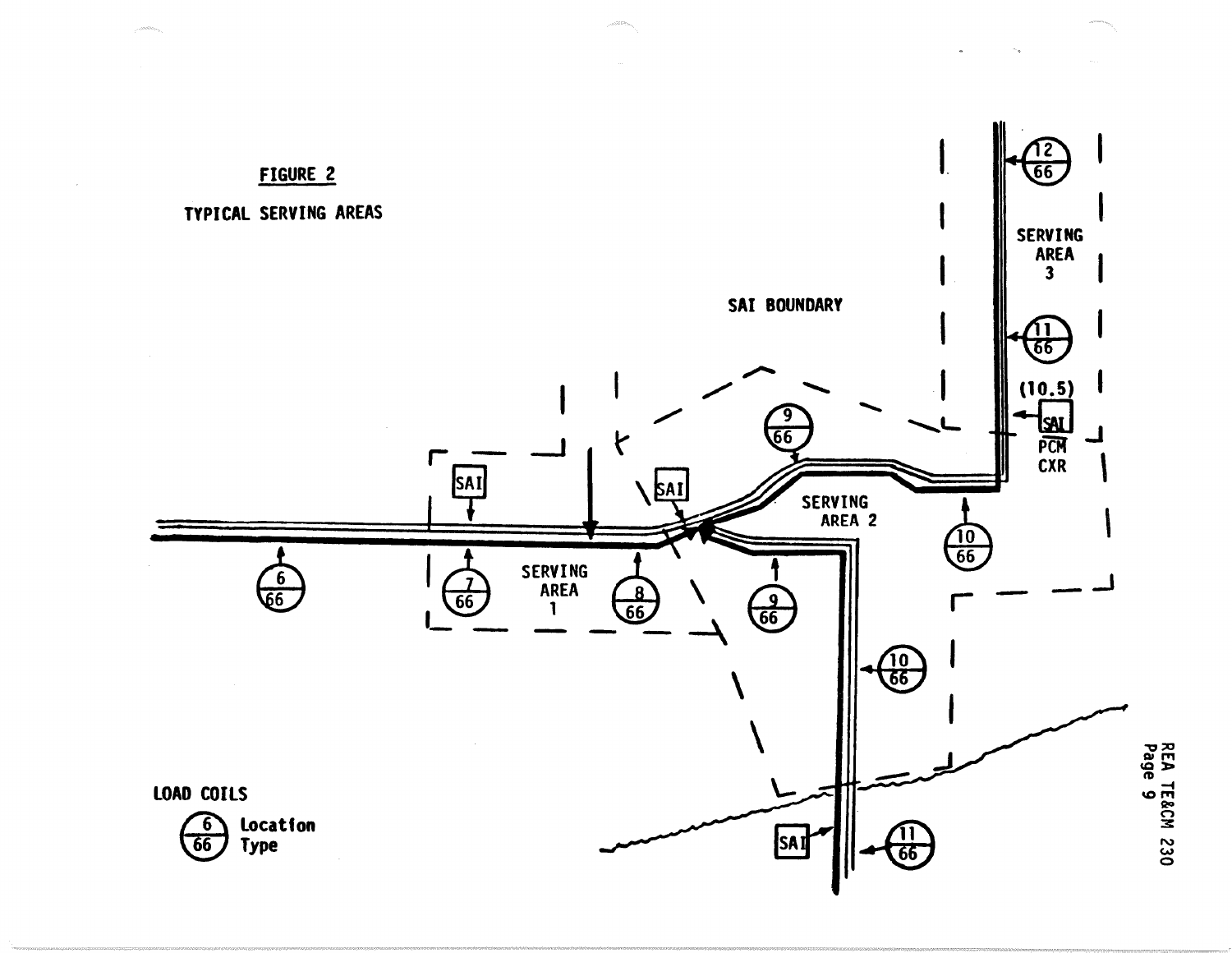

ENLARGED SERVING AREA

 $\mathcal{A}_\mathrm{c}$ 

 $\cdot$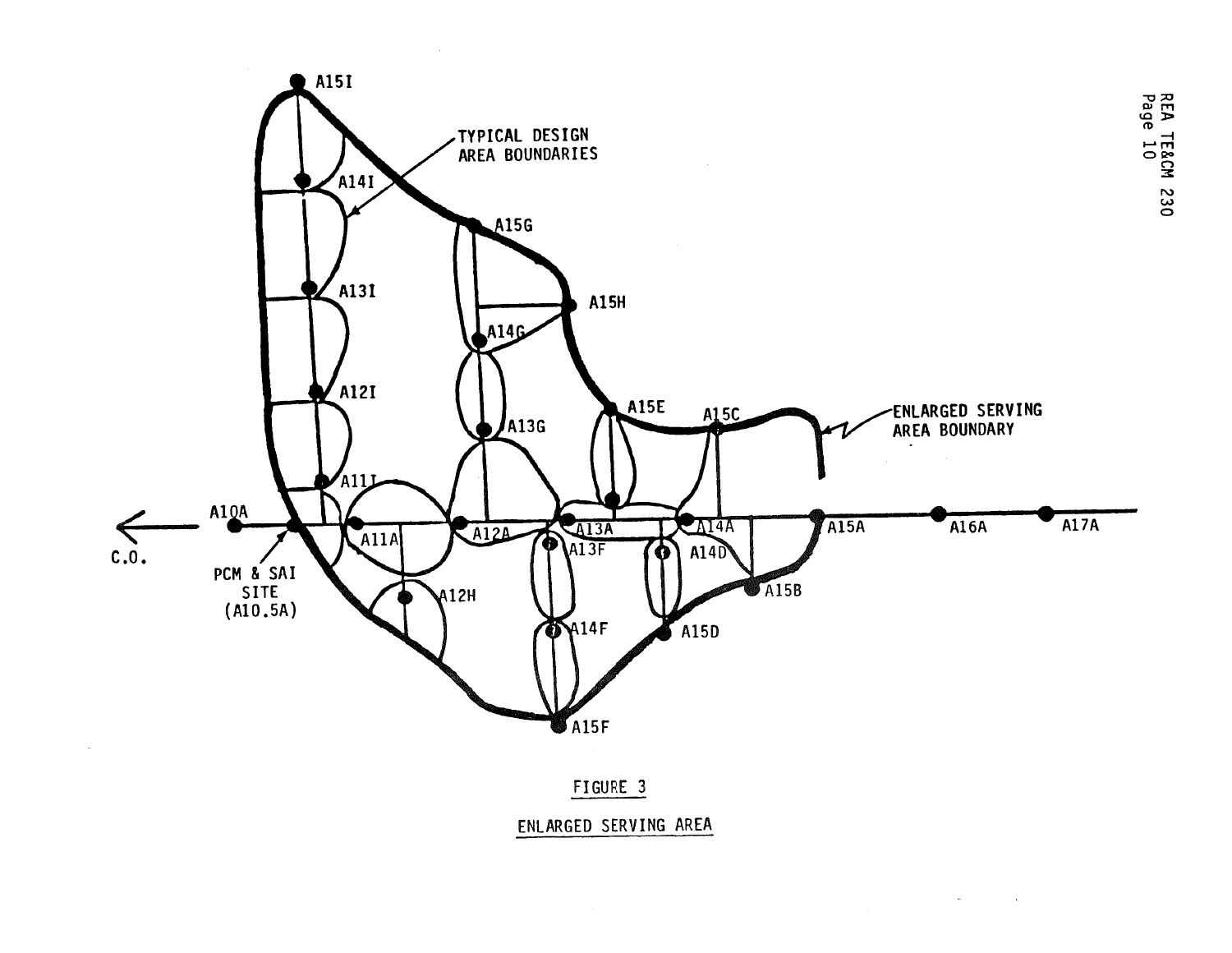# APPENDIX I

# CHECKLIST FOR REVIEW OF SERVING AREA VALUE ENGINEERING DESIGNS

| Item                                                                                                                                                                                    | <b>Check</b><br><b>YESI NOI NA</b> |  |
|-----------------------------------------------------------------------------------------------------------------------------------------------------------------------------------------|------------------------------------|--|
| 1. Unit Cost and Annual Charge Data                                                                                                                                                     |                                    |  |
| 1.1 All unit first costs for cable and electronic equipment<br>have been included with the design.                                                                                      |                                    |  |
| 1.2 All of the components for developing annual charge<br>factors for cable and electronic equipment have been<br>included with the design.                                             |                                    |  |
| 1.3 A cable fill factor table developed in accordance with<br>TE&CM Section 231 has been used to size cables and is<br>presented with the study.                                        |                                    |  |
| 1.4 Are per circuit costs for physical, distributed and grouped<br>station carrier, and PCM subscriber carrier shown on the<br>SAVE design worksheets?                                  |                                    |  |
| 1.5<br>Are per circuit costs for any other type of pair gain<br>plant considered shown on the worksheets?                                                                               |                                    |  |
| 1.6 A table of carrier equipment cost data adjusted for annual<br>charges and voice frequency equipment costs was used to<br>develop per circuit costs and is included with the design. |                                    |  |
| 1.7 A cost algorithm was used to develop the per circuit costs.                                                                                                                         |                                    |  |
| 1.8 Is an explanation of the cost algorithm included in the<br>design?                                                                                                                  |                                    |  |
| 2.<br>Transmission Design Parameters                                                                                                                                                    |                                    |  |
| 2.1 Have the transmission design parameters used in preparing<br>the SAVE design been included?                                                                                         |                                    |  |
| 2.2 Loading system type                                                                                                                                                                 |                                    |  |
| $2.2.1$ D-66                                                                                                                                                                            |                                    |  |
| $2.2.2$ H-88                                                                                                                                                                            |                                    |  |
|                                                                                                                                                                                         |                                    |  |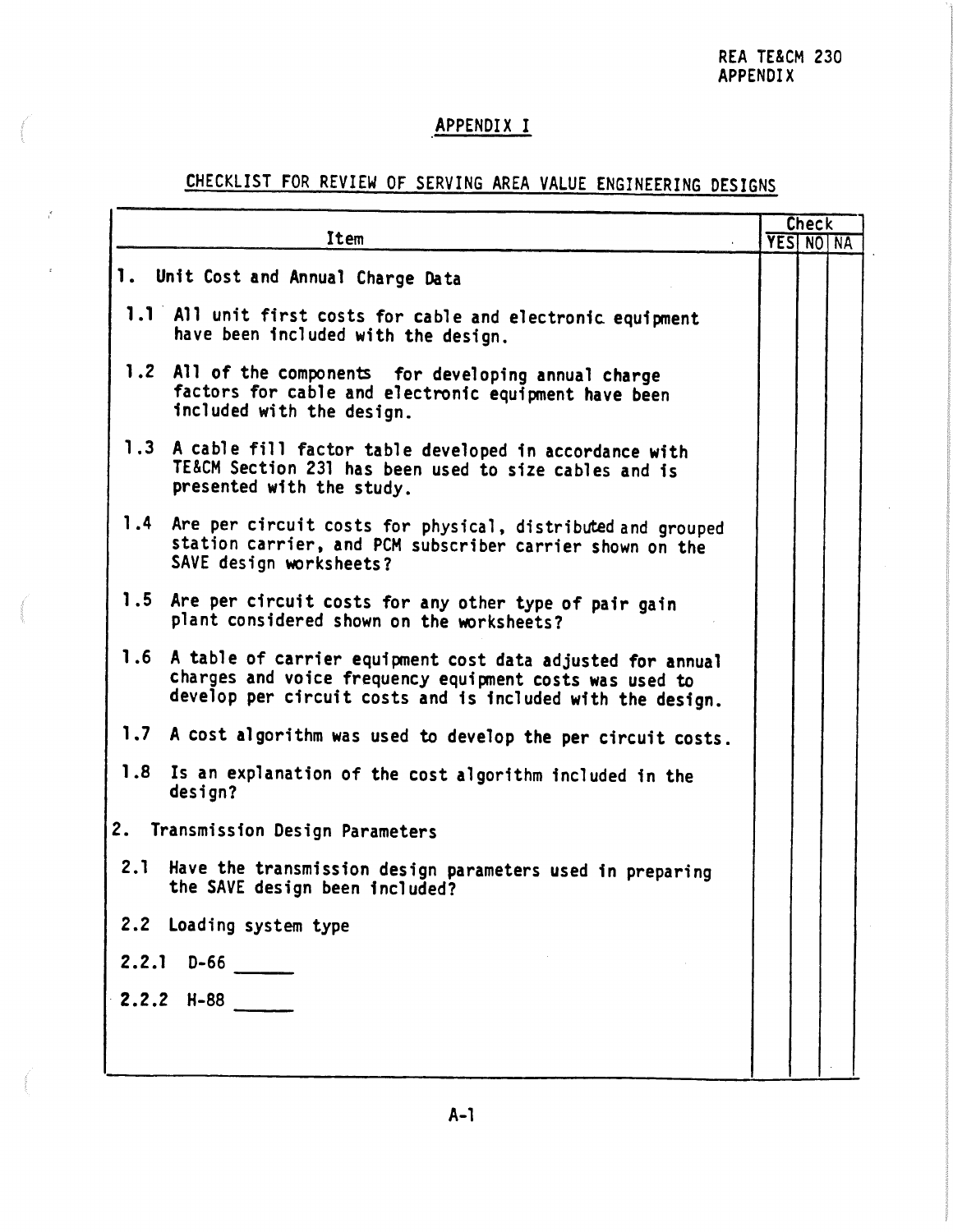|                                                                                       |            | Check |  |
|---------------------------------------------------------------------------------------|------------|-------|--|
| Item                                                                                  | YES NOI NA |       |  |
| 2.3 Voice frequency equipment resistance                                              |            |       |  |
| 2.3.1 Ohms per load coil _________.                                                   |            |       |  |
| 2.3.2 Ohms per central office voice frequency repeater __________.                    |            |       |  |
| 2.3.3 Ohms per field mounted voice frequency repeater ___________.                    |            |       |  |
| 2.4 Maximum subscriber loop ohm limits (excluding telephone set):                     |            |       |  |
| 2.4.1 Central office ___________.                                                     |            |       |  |
| 2.4.2 Distributed station carrier _______________.                                    |            |       |  |
| 2.4.3 Grouped station carrier ____________.                                           |            |       |  |
| 2.4.4 PCM subscriber carrier _____________.                                           |            |       |  |
| 2.4.5 PCM subscriber line concentrators __________.                                   |            |       |  |
| 2.4.6 Remote switching terminals ____________.                                        |            |       |  |
|                                                                                       |            |       |  |
| Central office to subscriber carrier or pair-gain terminal<br>2.5<br>loop ohm limits: |            |       |  |
| 2.5.1 Distributed station carrier ____________.                                       |            |       |  |
| 2.5.2 Distributed station carrier with remote power ___________.                      |            |       |  |
| 2.5.3 Grouped station carrier __________.                                             |            |       |  |
| 2.5.4 Grouped station carrier with remote power ____________.                         |            |       |  |
| 2.5.5 Subscriber line concentrator VF trunk type __________.                          |            |       |  |
| 2.5.6 SxS remote switching terminal VF trunk type ____________.                       |            |       |  |
| 2.6 PCM span lines                                                                    |            |       |  |
| 2.6.1 PCM span line will be on:                                                       |            |       |  |
| 2.6.1.1 Existing cables.                                                              |            |       |  |
| 2.6.1.2 New nonscreened cables.                                                       |            |       |  |
| 2.6.1.3 New screened cables.                                                          |            |       |  |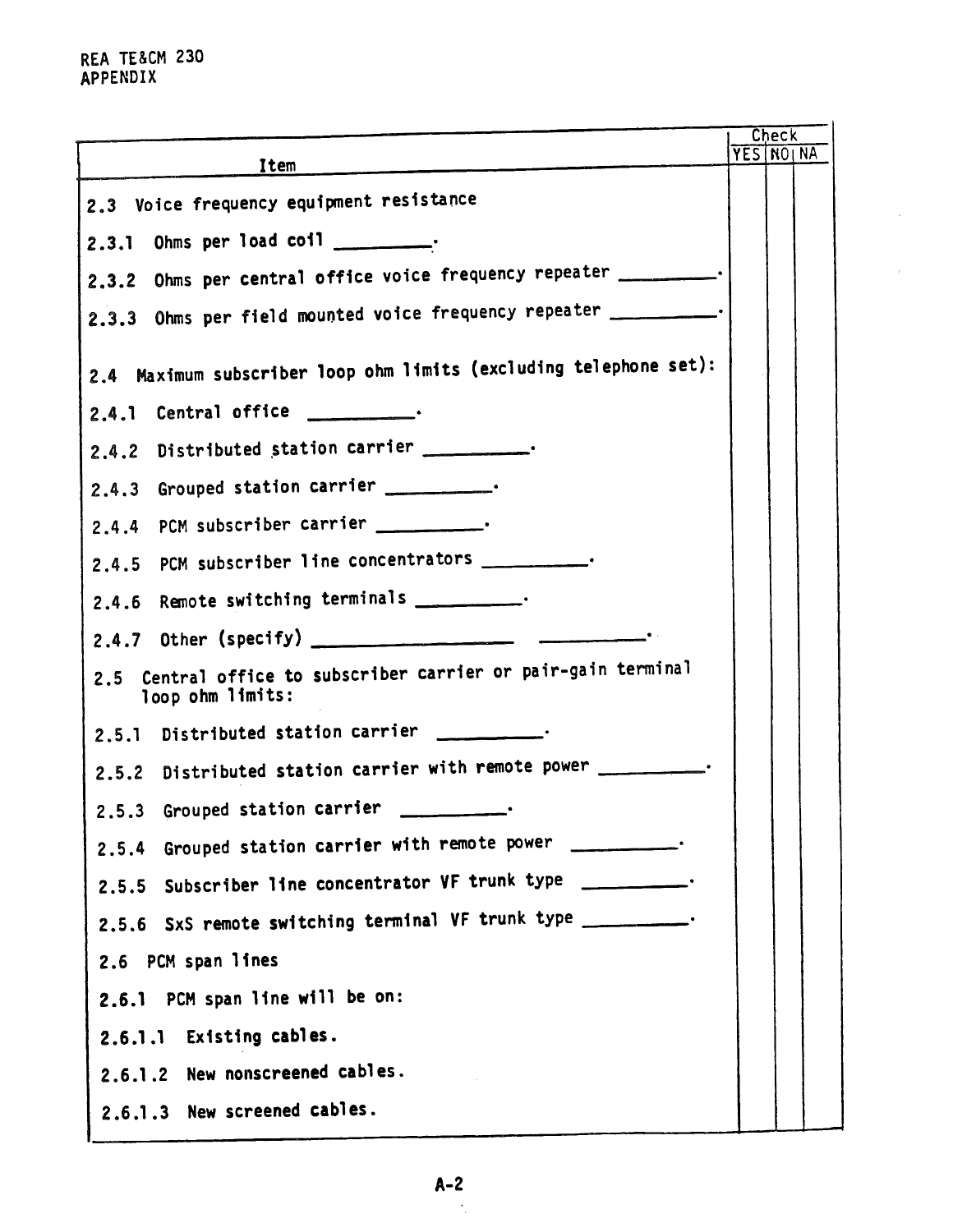| Item                                                                                                                                                                                                                                                                                                                                                                                                                                         | Check              |
|----------------------------------------------------------------------------------------------------------------------------------------------------------------------------------------------------------------------------------------------------------------------------------------------------------------------------------------------------------------------------------------------------------------------------------------------|--------------------|
| Aerial<br><b>Buried</b>                                                                                                                                                                                                                                                                                                                                                                                                                      | <b>YEST NO TNA</b> |
| 2.6.2 Design parameters                                                                                                                                                                                                                                                                                                                                                                                                                      |                    |
| 2.6.2.1 Design temperature                                                                                                                                                                                                                                                                                                                                                                                                                   |                    |
| 2.6.2.2 Maximum repeaters spacing on:                                                                                                                                                                                                                                                                                                                                                                                                        |                    |
| 2.6.2.2.1 Existing cable                                                                                                                                                                                                                                                                                                                                                                                                                     |                    |
| 2.6.2.2.2 New nonscreened cable                                                                                                                                                                                                                                                                                                                                                                                                              |                    |
| 2.6.2.2.3 New screened cable                                                                                                                                                                                                                                                                                                                                                                                                                 |                    |
| 2.6.2.3 Repeater current consumption _____________.                                                                                                                                                                                                                                                                                                                                                                                          |                    |
| 2.6.2.4 Power source voltage __________.                                                                                                                                                                                                                                                                                                                                                                                                     |                    |
| 2.7 Are station carrier repeaters spaced at 35 dB @ 20 <sup>0</sup> C (68 <sup>0</sup> F)?                                                                                                                                                                                                                                                                                                                                                   |                    |
| 2.8 Cable resistance and attenuation                                                                                                                                                                                                                                                                                                                                                                                                         |                    |
| 24 gauge @ 20 <sup>0</sup> C (68 <sup>0</sup> F)                                                                                                                                                                                                                                                                                                                                                                                             |                    |
| Aerial                                                                                                                                                                                                                                                                                                                                                                                                                                       | <b>Buried</b>      |
| 2.8.1 Cable resistance<br>$\frac{1}{\sqrt{1-\frac{1}{2}}}\frac{1}{\sqrt{1-\frac{1}{2}}\sqrt{1-\frac{1}{2}}\sqrt{1-\frac{1}{2}}\sqrt{1-\frac{1}{2}}\sqrt{1-\frac{1}{2}}\sqrt{1-\frac{1}{2}}\sqrt{1-\frac{1}{2}}\sqrt{1-\frac{1}{2}}\sqrt{1-\frac{1}{2}}\sqrt{1-\frac{1}{2}}\sqrt{1-\frac{1}{2}}\sqrt{1-\frac{1}{2}}\sqrt{1-\frac{1}{2}}\sqrt{1-\frac{1}{2}}\sqrt{1-\frac{1}{2}}\sqrt{1-\frac{1}{2}}\sqrt{1-\frac{1}{2}}\sqrt{1-\frac{1}{2}}\$ |                    |
| 2.8.2 Cable attenuation                                                                                                                                                                                                                                                                                                                                                                                                                      |                    |
| 2.8.2.1 1 K Hz<br>$dB/\frac{dB}{A}$ $dB/\frac{dB}{A}$                                                                                                                                                                                                                                                                                                                                                                                        |                    |
| 2.8.2.2 112 K Hz<br>$dB/\frac{dB}{A}$ $dB/\frac{dB}{A}$                                                                                                                                                                                                                                                                                                                                                                                      |                    |
| 2.8.2.3 For PCM based systems on 24 gauge cable                                                                                                                                                                                                                                                                                                                                                                                              |                    |
| 772 K Hz Cable attenuation<br>$\frac{dB}{ }$                                                                                                                                                                                                                                                                                                                                                                                                 | $-dB/$             |
| At design temperature of:                                                                                                                                                                                                                                                                                                                                                                                                                    |                    |
|                                                                                                                                                                                                                                                                                                                                                                                                                                              |                    |
|                                                                                                                                                                                                                                                                                                                                                                                                                                              |                    |
|                                                                                                                                                                                                                                                                                                                                                                                                                                              |                    |

J;<U,S, Government Printing Office : 1987 - 180-917/60500

 $\frac{1}{2}$